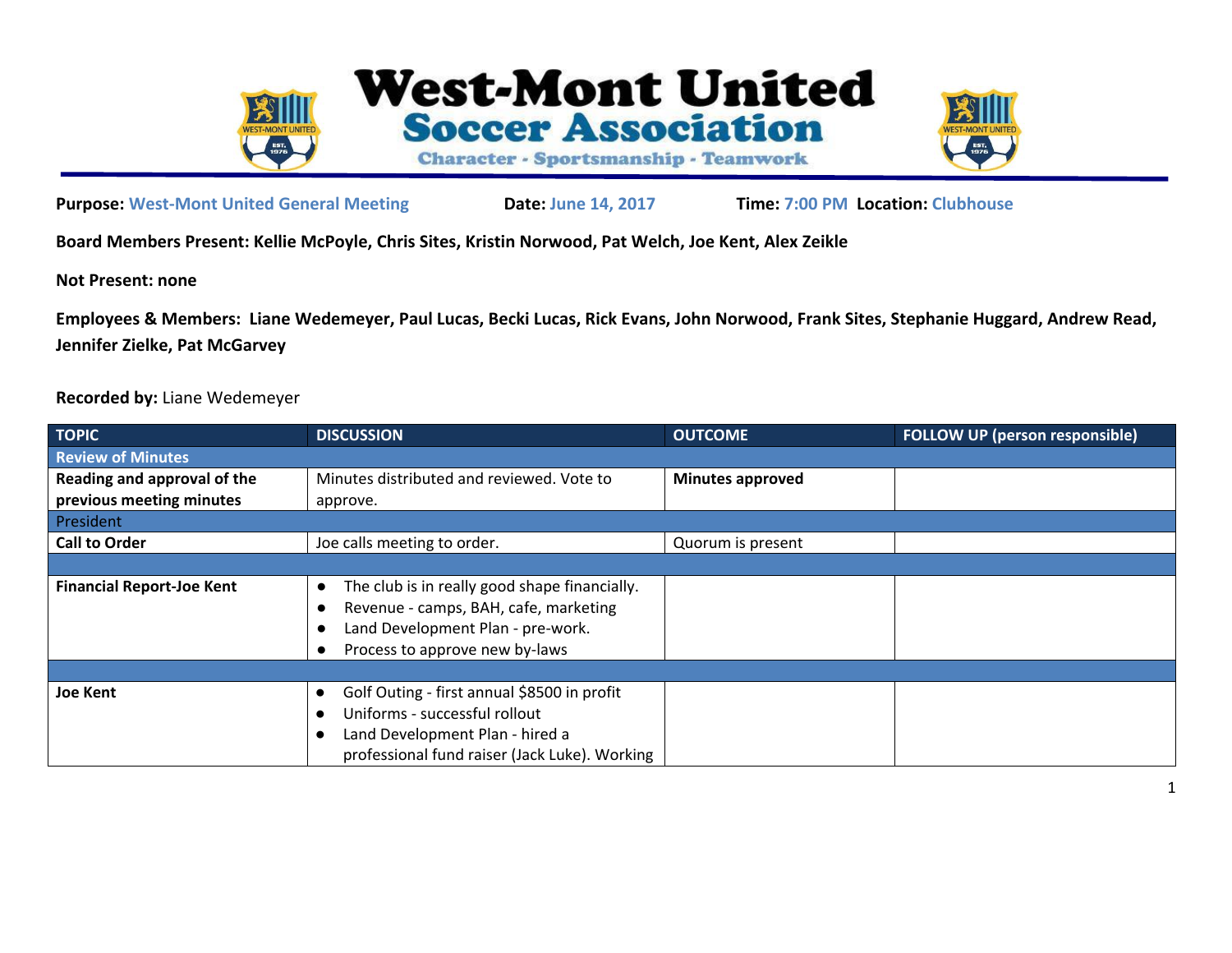|                                | through the process. Applying for grants.               |
|--------------------------------|---------------------------------------------------------|
|                                | Keeping club moving in the right direction.             |
|                                | WMUSA won an award for non profits in<br>$\bullet$      |
|                                | Limerick                                                |
|                                |                                                         |
| <b>New Business</b>            |                                                         |
| Alex                           | Travel: 24 Boys, 21 Girls teams                         |
|                                | Growth in the program, coaching,<br>$\bullet$           |
|                                | U23Female team - Div 1 players                          |
|                                | HS Showcase the week before BAH                         |
|                                | VIncent - 4 coaches coming here.                        |
|                                | Jeff Cup                                                |
|                                | 8 players from '98 premier signed                       |
|                                | college                                                 |
|                                | First girl to sign - Alley Christman                    |
|                                | College Showcase in May - went well                     |
|                                | Residential Camp end of July (Hill                      |
|                                | School)                                                 |
|                                | <b>Intramurals</b> - Spring 928 players                 |
|                                | • Summer camp - June 19-22;, July 24-27                 |
|                                | Men's Team                                              |
|                                | • Doing well                                            |
|                                | <b>West-Ham Camp</b>                                    |
|                                | An 02B selected to go to England to<br>$\bullet$        |
|                                | play.                                                   |
|                                | <b>Coaches Banquet this Thur (6/16)</b>                 |
|                                | 3v3 tournament this weekend.                            |
| <b>Marketing - Chris Sites</b> | Phila Union tickets - Sunday, June 18,<br>$\bullet$     |
|                                | \$35/tickets. U9 boys                                   |
|                                | Wawa hoagie sale vouchers on sale. Will do<br>$\bullet$ |